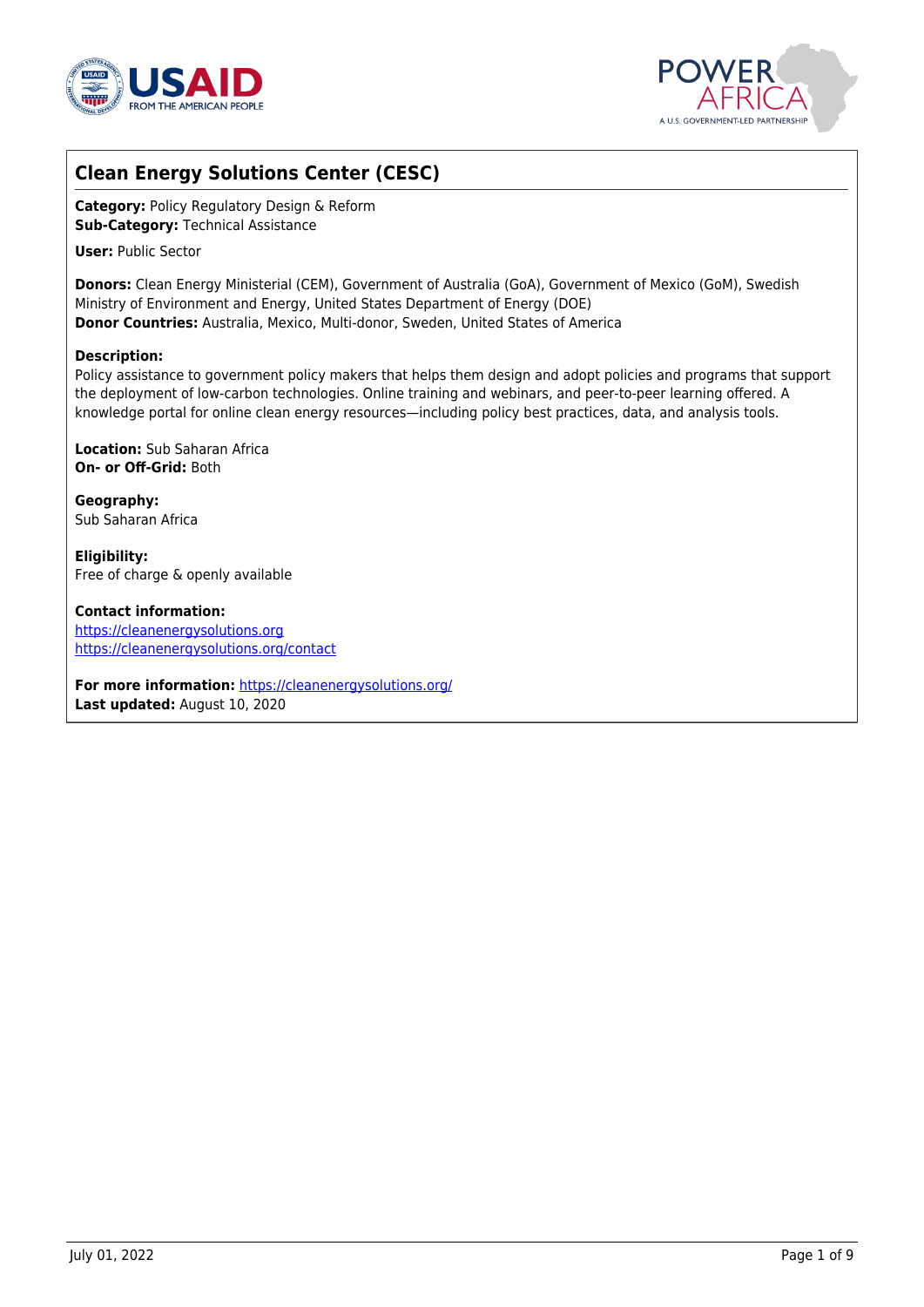



## **Cooperation on Framework Conditions for Private Sector Development in the South**

**Category:** Policy Regulatory Design & Reform **Sub-Category:** Technical Assistance

**User:** Public Sector

**Donor:** Norwegian Agency for Development Cooperation (NORAD) **Donor Countries:** Norway

#### **Description:**

Cooperation on Framework Conditions for Private Sector Development in the South.

**Locations:** Angola, Benin, Burkina Faso, Burundi, Cape Verde, Central African Republic, Chad, Comoros, Democratic Republic of the Congo, Djibouti, Equatorial Guinea, Eritrea, Ethiopia, Gambia, Guinea, Guinea-Bissau, Lesotho, Liberia, Madagascar, Malawi, Mali, Mauritania, Mozambique, Niger, Rwanda, Sao Tome and Principe, Senegal, Sierra Leone, Somalia, Sub Saharan Africa, Sudan, Tanzania, Togo, Uganda, Zambia **On- or Off-Grid:** Not Specified

#### **Geography:**

Projects in the least developed countries (LDCs), countries in sub-Saharan Africa and in long-term cooperation countries for Norwegian ODA.

#### **Eligibility:**

Program must be in line with the recipient country's own development plans, and/or it must be the result of a direct request from the authorities in the recipient country

#### **Contact information:**

[postmottak@norad.no](mailto:postmottak@norad.no) Phone +4723980000

**For more information:** [https://www.norad.no/en/front/funding/private-sector-development/cooperation-on-](https://www.norad.no/en/front/funding/private-sector-development/cooperation-on-framework-conditions/)**Last updated:** August 11, 2020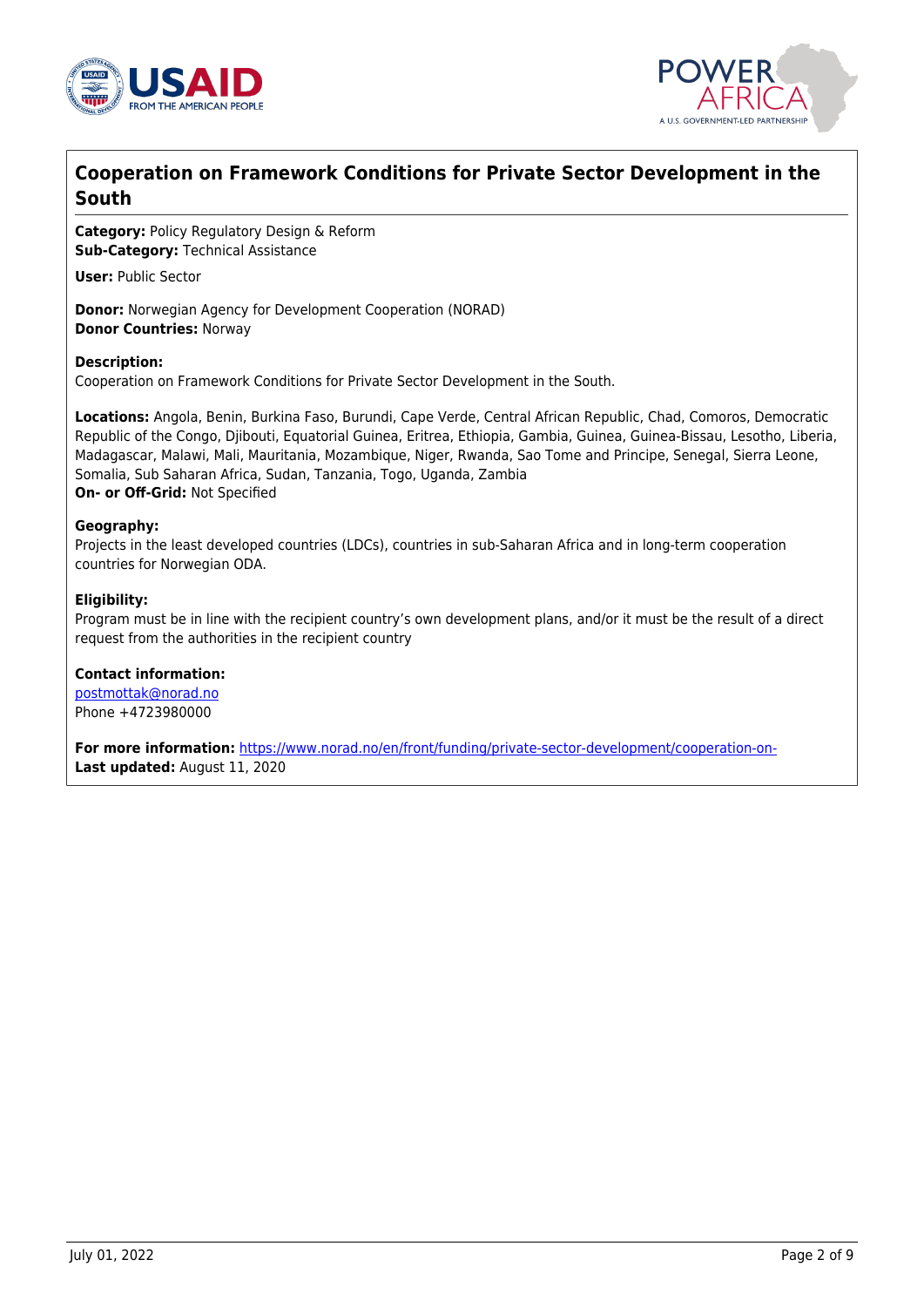



## **East Africa Regional Regulatory Partnership**

**Category:** Policy Regulatory Design & Reform **Sub-Category:** Technical Assistance

**User:** Public Sector

**Donor:** United States Agency for International Development (USAID) **Donor Countries:** United States of America

#### **Description:**

Capacity building to assist national energy regulators on regional electricity trade. This tool is specific to the East African Power Pool (EAPP) as well as the Independent Regulatory Body of the EAPP.

**Location:** East Africa Region **On- or Off-Grid:** On-Grid

**Geography:** East Africa Region

**Eligibility:** N/A

**Contact information:** Bailey Bearss [bbearss@naruc.org](mailto:bbearss@naruc.org)

**For more information:** [https://www.naruc.org/international/where-we-work/africa-middle-east/east-africa](https://www.naruc.org/international/where-we-work/africa-middle-east/east-africa/) **Last updated:** August 11, 2020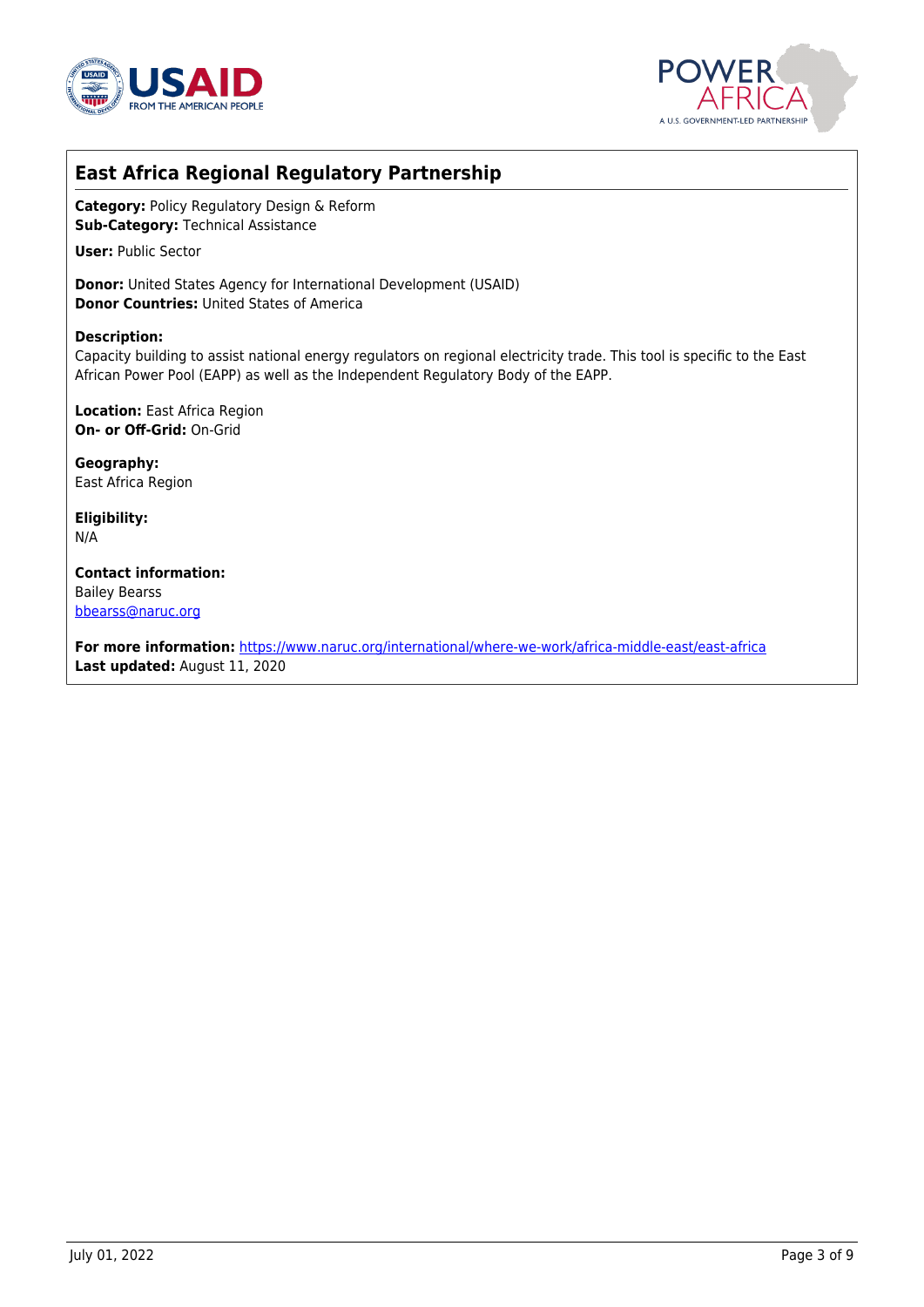



# **Ei membership of the Council of European Energy Regulators (CEER)**

**Category:** Policy Regulatory Design & Reform **Sub-Category:** Technical Assistance

**User:** Public Sector

**Donor:** Swedish Energy Markets Inspectorate **Donor Countries:** Sweden

### **Description:**

Sweden takes part in international cooperation in the field of assisting Energy Regulators through the CEER. Also participates in the ISGAN through the vice presidency. These tools are for Regulatory authorities for energy markets in countries outside the EU.

**Location:** Other **On- or Off-Grid:** Not Specified

**Geography:** Unknown

### **Eligibility:**

The aim is knowledge sharing and dissemination of knowledge on the regulation of energy markets. EI is not active in the CEER's international work. EI has no direct export promotion mission but can participate in capacity-building activities.

For more information: [https://www.ceer.eu/eer\\_about](https://www.ceer.eu/eer_about) **Last updated:** February 17, 2018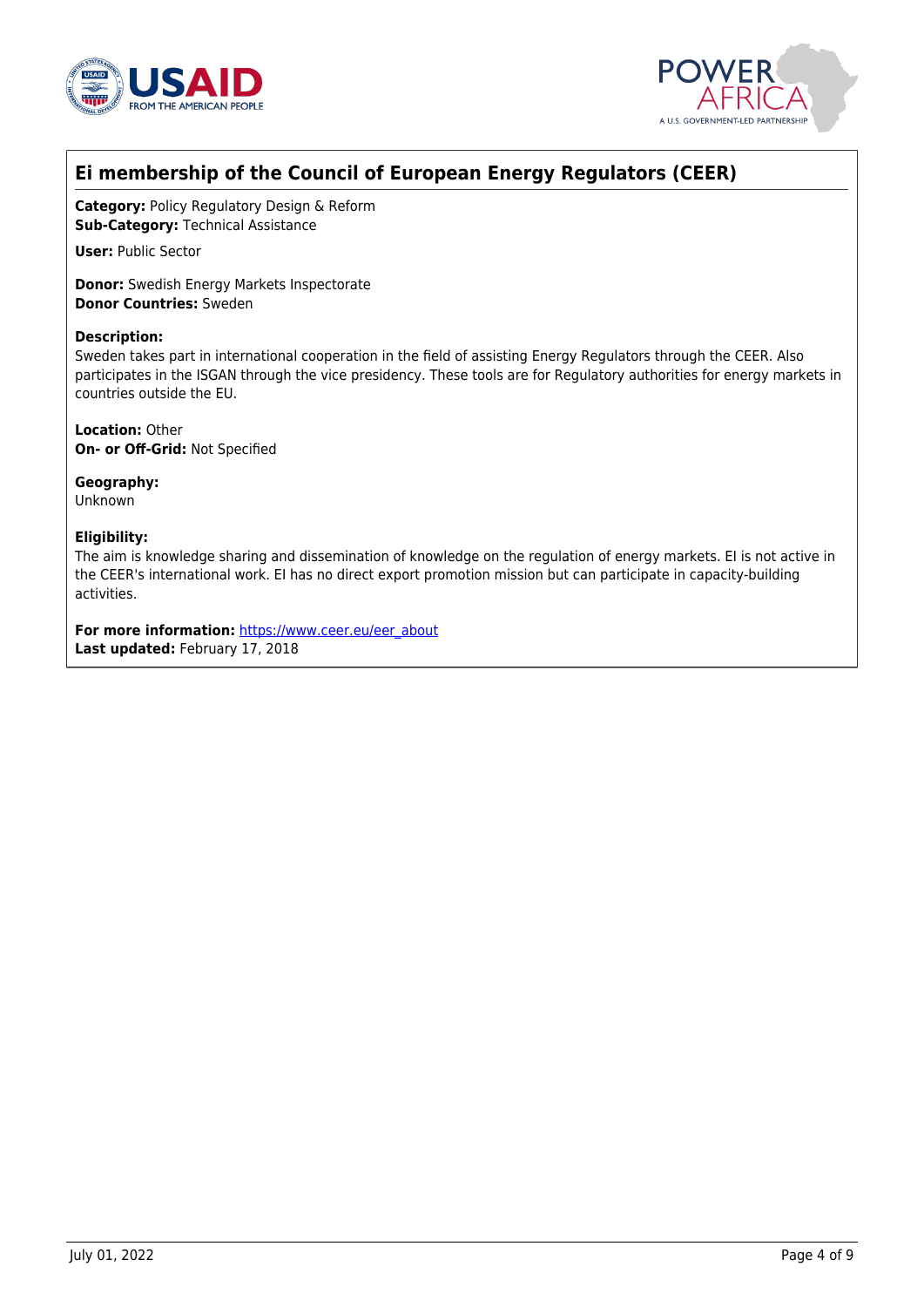



## **Enhancing Sustainable Utility Regulation**

**Category:** Policy Regulatory Design & Reform **Sub-Category:** Technical Assistance

**User:** USAID Operating Units

**Donor:** United States Trade and Development Agency (USTDA) **Donor Countries:** United States of America

#### **Description:**

Peer-to-peer exchange programs for host-country regulators or associations of regulators to discuss challenges & share best practices.

**Locations:** Angola, Benin, Botswana, Burkina Faso, Burundi, Cameroon, Central African Republic, Chad, Côte d'Ivoire, Democratic Republic of the Congo, Djibouti, Ethiopia, Ghana, Guinea, Kenya, Lesotho, Liberia, Madagascar, Malawi, Mali, Mauritania, Mozambique, Namibia, Niger, Nigeria, Republic of the Congo, Rwanda, Senegal, Sierra Leone, Somalia, South Africa, South Sudan, Sudan, Tanzania, Uganda, Zambia, Zimbabwe, eSwatini **On- or Off-Grid:** Both

**Geography:** Anywhere USAID has a presence

**Eligibility:** Available for buy-in by USAID operating units

**For more information:** <https://ustda.gov/sectors/energy/> **Last updated:** August 11, 2020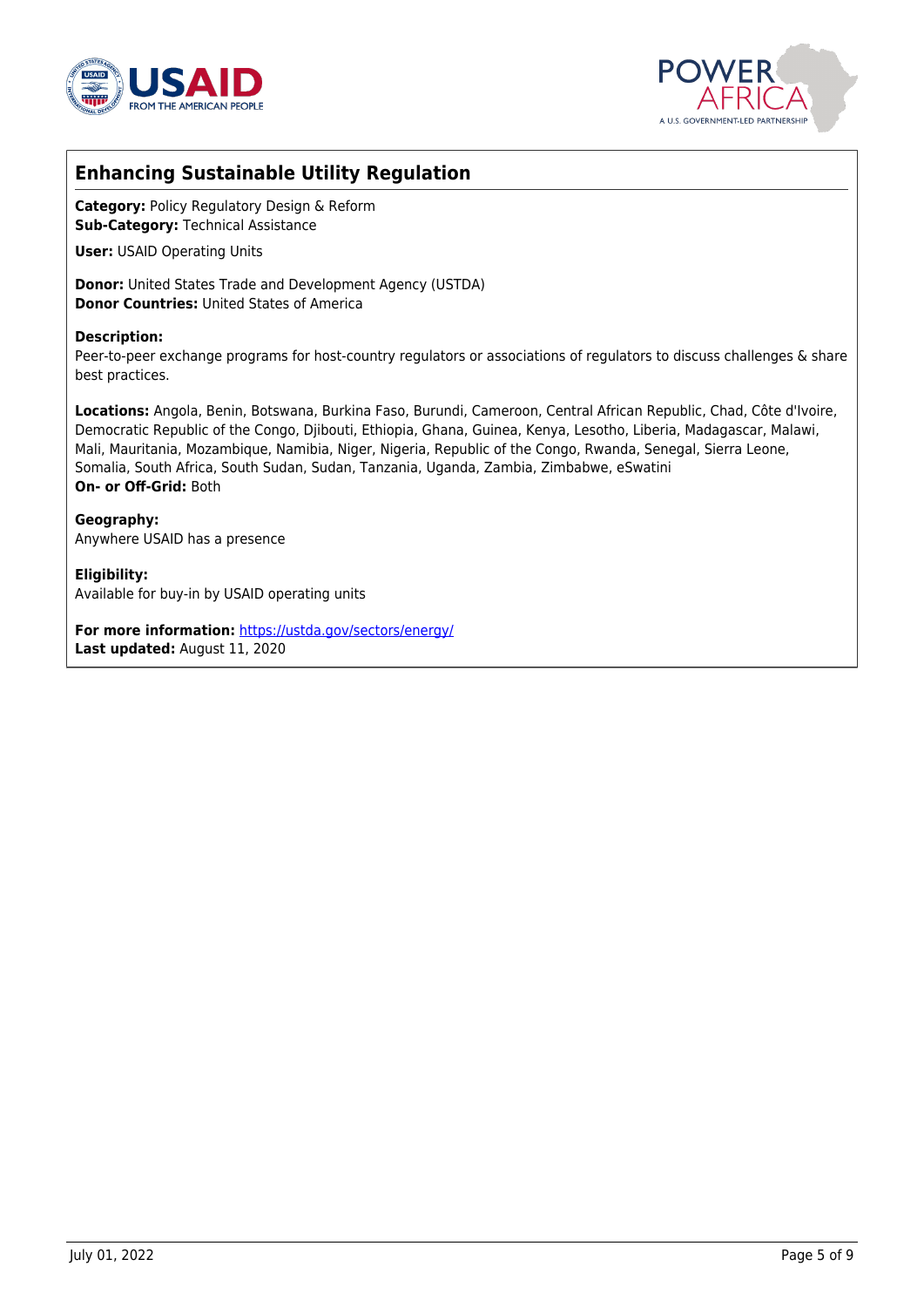



## **Knowledege Sharing Program (KSP)**

**Category:** Policy Regulatory Design & Reform **Sub-Category:** Technical Assistance

**User:** Public Sector

**Donor:** Korea Ministry of Economy and Finance **Donor Countries:** Republic of Korea

### **Description:**

KSP is a platform for development cooperation, aiming to share knowledge with partner countries and develop solid foundation for the expansion of economic and political cooperation. Especially, deriving policy implications of the Korean development model and contribute to sustainable prosperity abroad. Please see <http://www.ksp.go.kr/english/pageView/ksp-is>

**Location:** Sub Saharan Africa **On- or Off-Grid:** Both

**Geography:** Sub Saharan Africa

**Eligibility:** Please see<http://www.ksp.go.kr/english/pageView/info-eng>

**Contact information:** Semin Kim, Senior Loan Officer, MDB operations Department / [striker13@koreaexim.go.kr](mailto:striker13@koreaexim.go.kr)

**Last updated:** August 25, 2020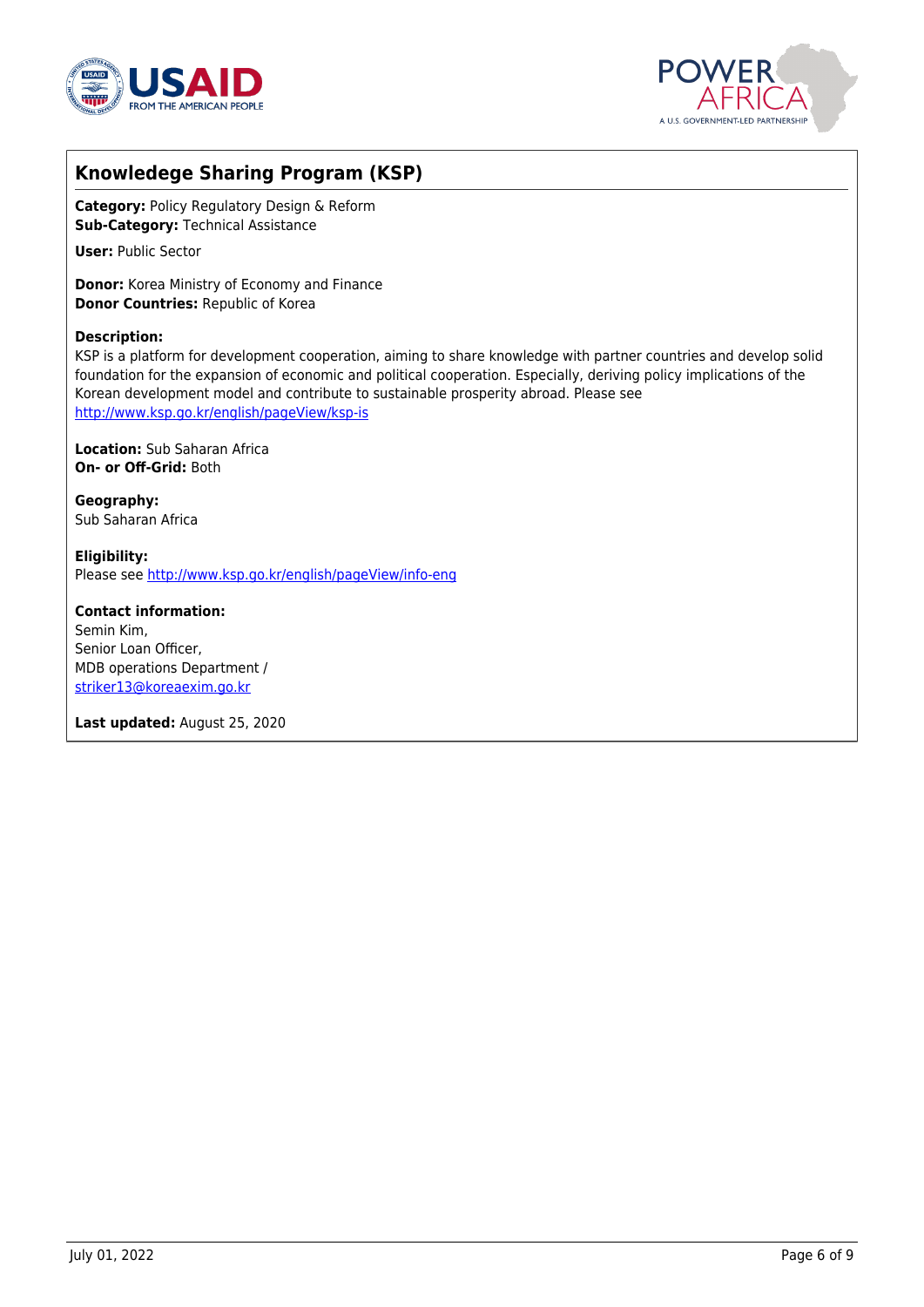



## **Regulation advice**

**Category:** Policy Regulatory Design & Reform **Sub-Category:** Technical Assistance

**User:** Private Sector

**Donor:** Israel Electricity Regulatory Authority **Donor Countries:** Israel

### **Description:**

Policy and Regulatory arrangements regarding deployment of renewable energy power plants (especially solar technology) as well as conventional power plants. In addition, a wide angle toward Energy Price Tenders in the arena of photo-voltaic technology. Note: the orientation of the policy and regulation is relevant to the local Israeli market, but might be applicable to other locations.

**Location:** Sub Saharan Africa **On- or Off-Grid:** On-Grid

**Geography:** Global

**Eligibility:** Not Specified

**Contact information:** [yuvalz@energy.gov.il](mailto:yuvalz@energy.gov.il)

**For more information:** <https://pua.gov.il/English/Pages/default.aspx> **Last updated:** August 13, 2020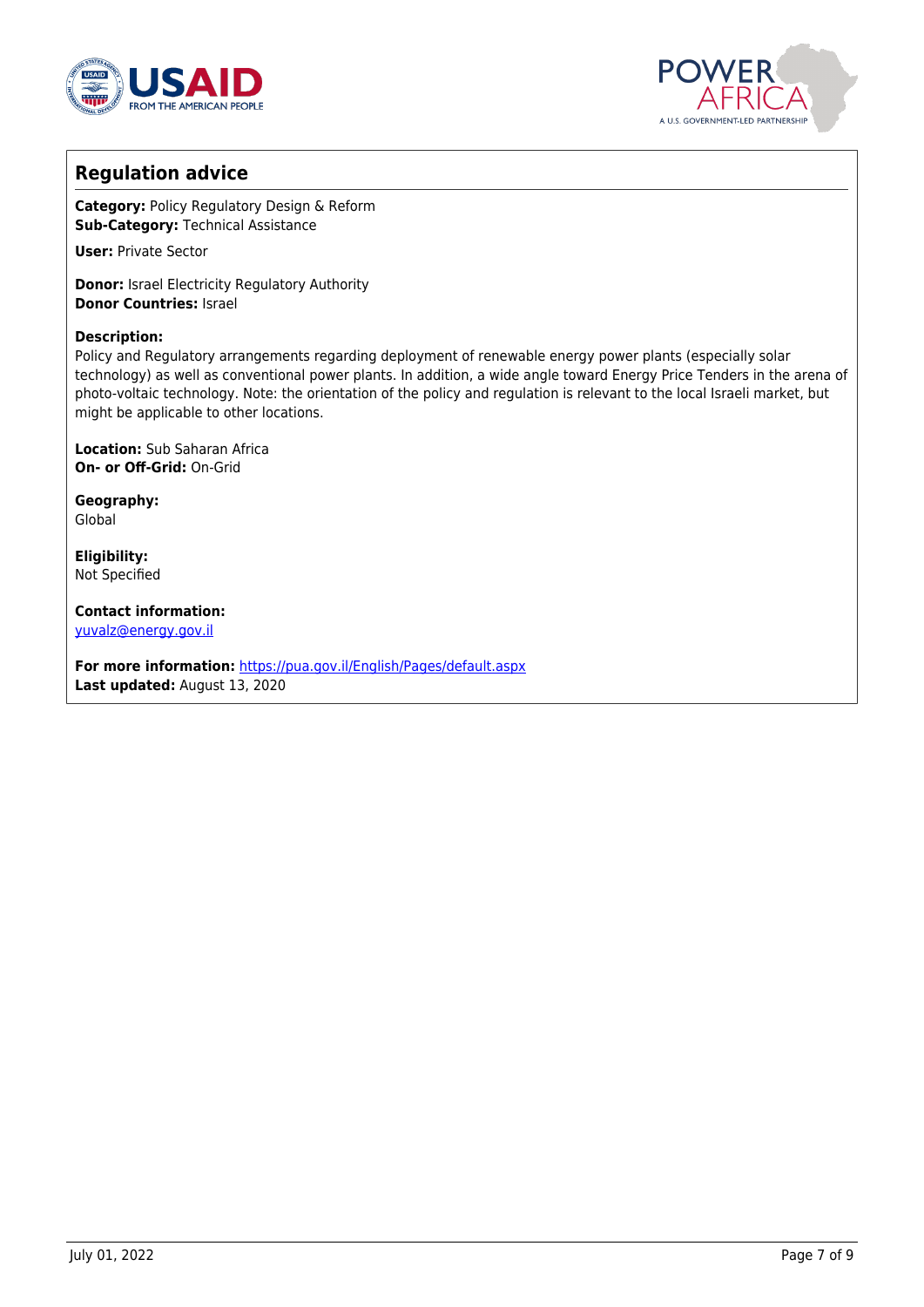



# **Sustainable Energy Fund for Africa (SEFA)**

**Category:** Policy Regulatory Design & Reform **Sub-Category:** Technical Assistance

**Users:** Other Stakeholders, Project Developers

**Donor:** African Development Bank (AfDB) **Donor Countries:** Cote d'Ivoire

#### **Description:**

Multi-donor trust fund managed by the African Development Bank providing catalytic finance to unlock private sector investments in clean energy. SEFA avails technical assistance and concessional finance instruments to remove market barriers, build a more robust pipeline of projects and improve the risk-return profile of individual investments. SEFA's overarching goal is to contribute to universal access to affordable, reliable, sustainable and modern energy services for all in Africa, in line with the Sustainable Development Goal 7.

**Locations:** Algeria, Angola, Benin, Botswana, Burkina Faso, Burundi, Cameroon, Cape Verde, Central African Republic, Chad, Comoros, Côte d'Ivoire, Democratic Republic of the Congo, Djibouti, Egypt, Equatorial Guinea, Eritrea, Ethiopia, Gabon, Gambia, Ghana, Guinea, Guinea-Bissau, Kenya, Lesotho, Liberia, Libya, Madagascar, Malawi, Mali, Mauritania, Mauritius, Morocco, Mozambique, Namibia, Niger, Nigeria, Republic of the Congo, Rwanda, Sao Tome and Principe, Senegal, Seychelles, Sierra Leone, Somalia, South Africa, South Sudan, Sudan, Tanzania, Togo, Tunisia, Uganda, Zambia, Zimbabwe, eSwatini

**On- or Off-Grid:** Both

**Geography:** AfDB Regional Member Countries

### **Eligibility:**

Project undertaken in the Bank's Regional Member Countries. Proposed project's sponsor is a privately-owned or is a PPP (reimbursable Grant/0% loan at financial closure). Regional Member countries can use project preparation funding to prepare competitive tenders (Grant). Proposed project will be aligned with the three SEFA thematic areas: (i) Green Baseload, (ii) Green Mini-Grids and (iii) Energy Efficiency

#### **Contact information:**

[sefa@afdb.org](mailto:sefa@afdb.org)

Technical Contact: João Duarte Cunha - SEFA Coordinator, Renewable Energy and Energy efficiency Dept [j.cunha@afdb.org](mailto:j.cunha@afdb.org)

**For more information:** [http://www.afdb.org/en/topics-and-sectors/initiatives-partnerships/sustainable-e](http://www.afdb.org/en/topics-and-sectors/initiatives-partnerships/sustainable-energy-fund-for-africa/) **Last updated:** August 13, 2020